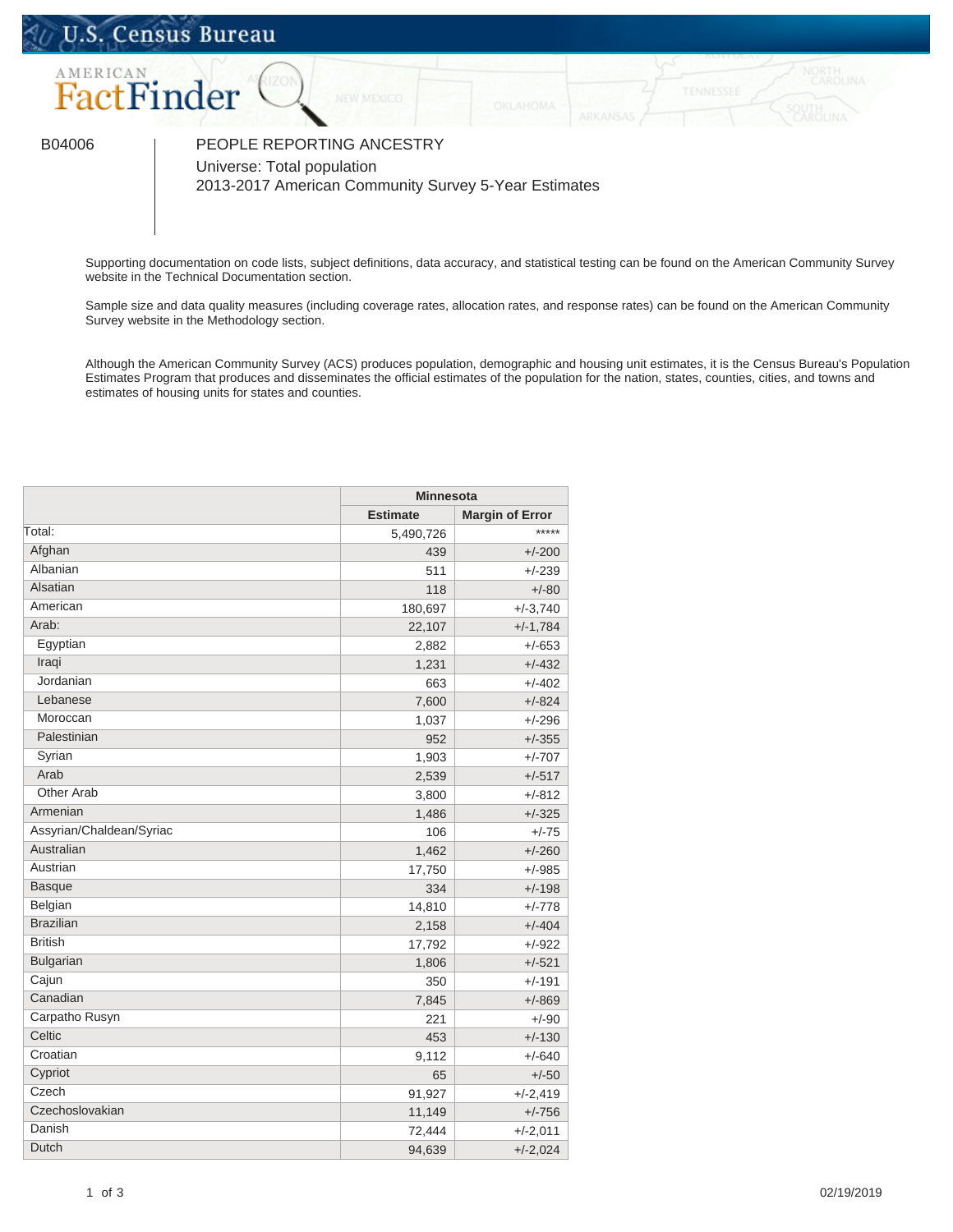|                               | <b>Minnesota</b> |                        |
|-------------------------------|------------------|------------------------|
|                               | <b>Estimate</b>  | <b>Margin of Error</b> |
| Eastern European              | 7,886            | $+/-807$               |
| English                       | 292,067          | $+/-3,710$             |
| Estonian                      | 522              | $+/-146$               |
| European                      | 72,693           | $+/-2,660$             |
| Finnish                       | 98,055           | $+/-2,581$             |
| French (except Basque)        | 181,172          | $+/-3,265$             |
| French Canadian               | 55,633           | $+/-1,563$             |
| German                        | 1,823,185        | $+/-8,643$             |
| German Russian                | 700              | $+/-191$               |
| Greek                         | 11,078           | $+/-905$               |
| Guyanese                      | 2,454            | $+/-528$               |
| Hungarian                     | 13,293           | $+/-802$               |
| Icelander                     | 3,755            | $+/-588$               |
| Iranian                       | 3,063            | $+/-600$               |
| Irish                         | 565,980          | $+/-5,174$             |
| Israeli                       | 635              | $+/-288$               |
| Italian                       | 127,663          | $+/-2,998$             |
| Latvian                       | 2,486            | $+/-428$               |
| Lithuanian                    | 5,409            | $+/-571$               |
| Luxemburger                   | 5,314            | $+/-432$               |
| Macedonian                    | 340              | $+/-153$               |
| Maltese                       | 250              | $+/-91$                |
| New Zealander                 |                  | $+/-144$               |
| Northern European             | 267              |                        |
| Norwegian                     | 10,946           | $+/-808$               |
|                               | 816,954          | $+/-5,730$             |
| Pennsylvania German<br>Polish | 2,596            | $+/-406$               |
|                               | 250,781          | $+/-3,552$             |
| Portuguese                    | 3,811            | $+/-496$               |
| Romanian<br>Russian           | 6,164            | $+/-705$               |
| Scandinavian                  | 40,695           | $+/-1,568$             |
| Scotch-Irish                  | 82,154           | $+/-2,737$             |
| Scottish                      | 27,435           | $+/-1,332$             |
|                               | 66,372           | $+/-1,952$             |
| Serbian                       | 4,864            | $+/-595$               |
| Slavic                        | 2,904            | $+/-283$               |
| Slovak                        | 7,534            | $+/-638$               |
| Slovene                       | 9,359            | $+/-742$               |
| Soviet Union                  | 3                | $+/-4$                 |
| Subsaharan African:           | 141,488          | $+/-4,344$             |
| Cape Verdean                  | 133              | $+/-94$                |
| Ethiopian                     | 21,966           | $+/-2,202$             |
| Ghanaian                      | 1,096            | $+/-294$               |
| Kenyan                        | 4,277            | $+/-787$               |
| Liberian                      | 11,358           | $+/-1,612$             |
| Nigerian                      | 7,923            | $+/-1,193$             |
| Senegalese                    | 205              | $+/-146$               |
| Sierra Leonean                | 378              | $+/-251$               |
| Somali                        | 52,333           | $+/-3,314$             |
| South African                 | 877              | $+/-241$               |
| Sudanese                      | 2,781            | $+/-876$               |
| Ugandan                       | 455              | $+/-247$               |
| Zimbabwean                    | 351              | $+/-188$               |
| African                       | 34,860           | $+/-2,484$             |
| Other Subsaharan African      | 5,961            | $+/-948$               |
| Swedish                       | 434,411          | $+/-5,262$             |
| <b>Swiss</b>                  | 20,531           | $+/-906$               |
| Turkish                       | 2,075            | $+/-495$               |
| Ukrainian                     | 16,747           | $+/-1,126$             |
| Welsh                         | 23,392           | $+/-1,118$             |